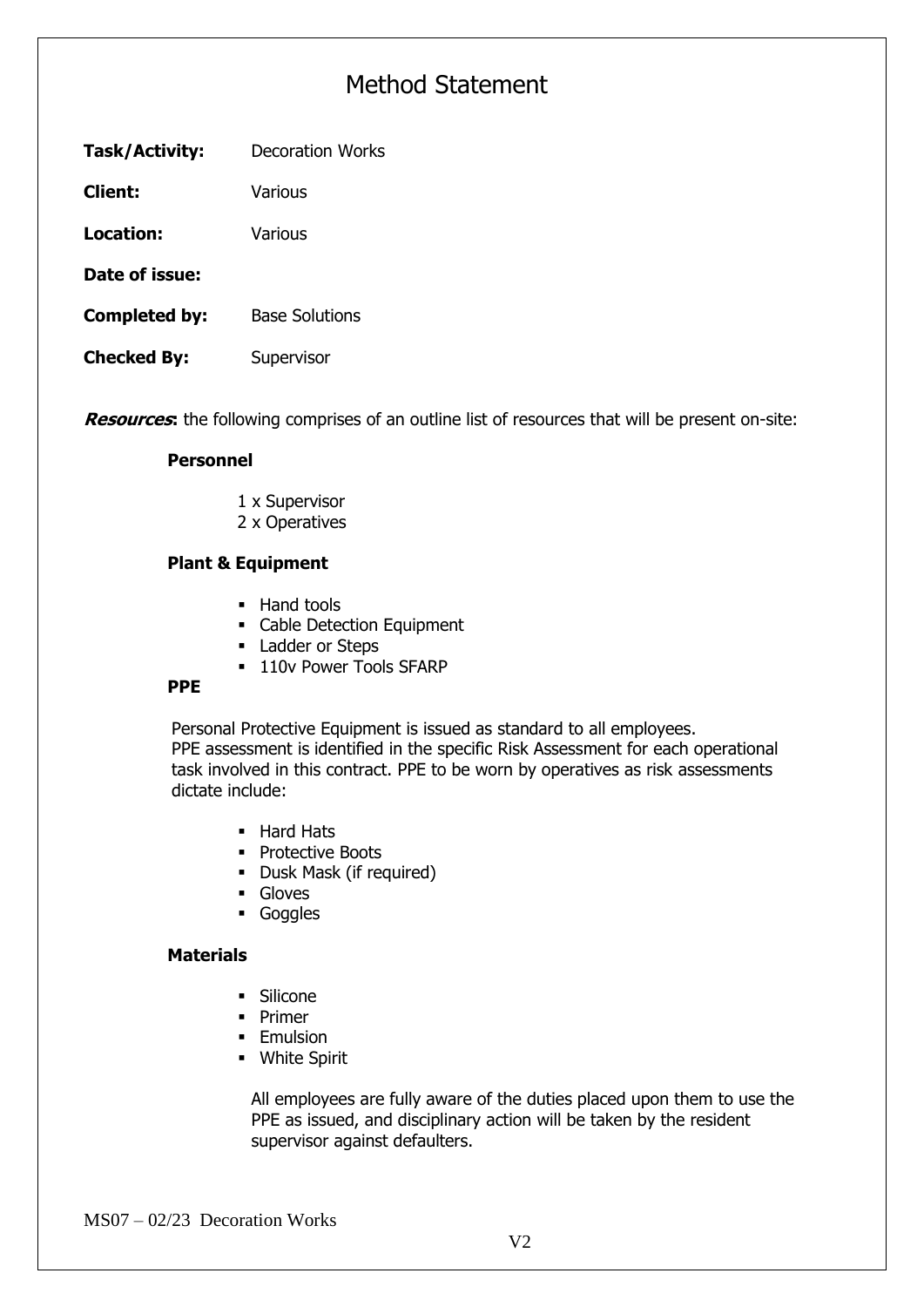### Method Statement

A simple *Sequence Of Operations* will be undertaken to ensure ease control and completion of this task:

#### **Arrival at site**

- Receive induction by client/ as appropriate.
- Familiarise work team with the proposed work environment.
- Ascertain from client information regarding any un-reported hazards on the site.
- Tie in and comply with any on-site safe systems of work etc.
- Set up site as required by the client and or statutory requirements
- Such as warning signage, barriers etc.
- Check all work equipment for serviceability.

#### **Set up of site**

- The entire work area will be clearly identified.
- Safe route of exit will be identified for emergency purposes.
- Safe areas are to be marked, and identified around all areas where hot works is to take place.
- All staff will be given final pre-start briefing by supervisor (Charge hand). To include Method Statement and Risk Assessment brief.
- If a Client Permit to Work system is not in place on the site, the supervisor is to implement one.

**Risk Assessments:** The Supervisor/Charge hand will be in possession of all task and site specific Risk Assessments for this project, he will have ensured that all members of his team have been either briefed on them or had the opportunity to read them. They will also be made fully aware of the legal obligations placed upon them to comply in full with the control measures and strategies set down in all assessments effecting their operations.

The Client is requested upon receipt of this Method Statement and prior to the arrival on site of the team to inform all other contractors and operatives on site in the vicinity of our proposed operations.

#### **Emergency Issues:**

Where practical a minimum a qualified (HSE) one-day appointed person (First Aid) will be present on site. This person will upon arrival at site identify himself to the site manager/agent. He will further familiarise himself with the First Aid procedures for the site.

### **Emergency Contact Name: To be confirmed on site**

**Emergency Contact No: To be confirmed on site**

Monitoring & Compliance: All supervisors and charge hand are charged with the duty to ensure that full and total compliance with this Method Statement, and associated Risk Assessments. They have a similar duty to ensure that full compliances are made to all other legal and client requirements.

MS07 – 02/23 Decoration Works